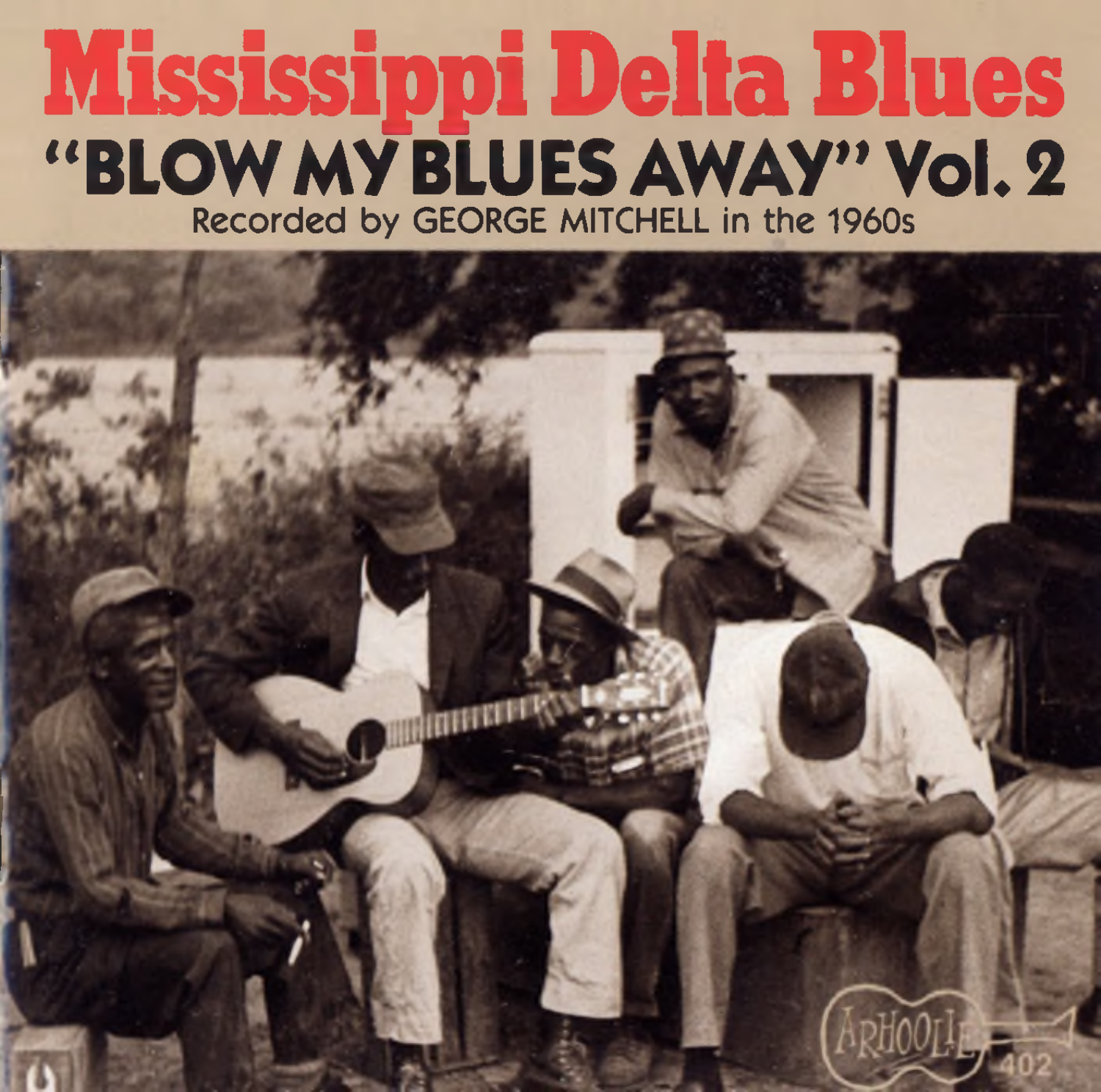### *MISSISSIPPI DELTA BLUES in the 1960s - Vol. 2*

*An Introduction* - *by George Mitchell (1968)*

It was our fifth day in Mississippi. My wife and I were whiling away the time on a bench in the "downtown" section of Como. The town, population 789, was strangely quiet to urban ears. Interstate 55 streamed past on one side, while old Highway 51 rambled along the other. Half the storefronts along the lifeless business district were boarded up. The only public bathroom was in the one-room city hall across the street. A hand scrawled sign in the window of Mrs. M. Perkins' store read: "Pay your burial dues here. "

So far, we had had no luck in locating unrecorded blues singers— the purpose of our trip. We had been up half the night before trying to get the Como Drum Band down on tape. It was the first time our recorder had even been on and we had had to suffer five hours of headaches to fill half a reel of tape. Most of the evening was spent on Fred McDowell's unlit front porch waiting

for the members of the band, watching the headlights as they crept by on the highway, hoping they might turn into the field in front of the house and head toward us. It was past midnight when the outdoor recording session finally got underway. And three hours more before the drums were lying on the ground among the lard buckets in which Annie Mae McDowell had planted sunflowers. Then Othar Turner, one of the drummers, walked over and propped his leg on the porch where I was sitting. "If you want a man who can flat lay down the blues," he said nonchalantly, "I know who that be." Othar gave us directions to his house and said to be there at 3 o'clock and he'd take us to "where R. L. Burnside stayed at if nothing didn't happen."

A little bit before 3, we gathered ourselves together and headed for Othar's. As we bumped along a nar-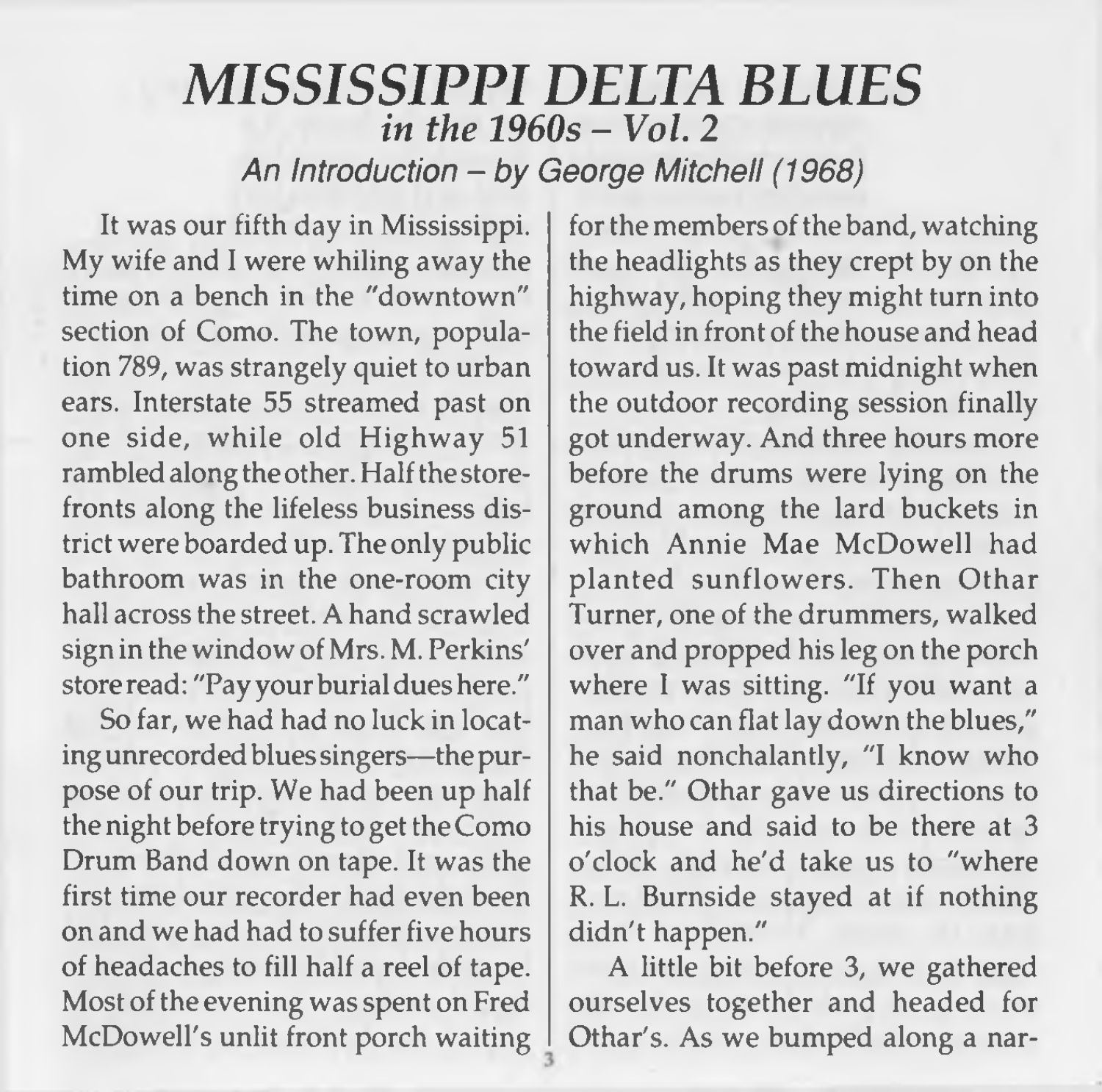

*Joe Callicott*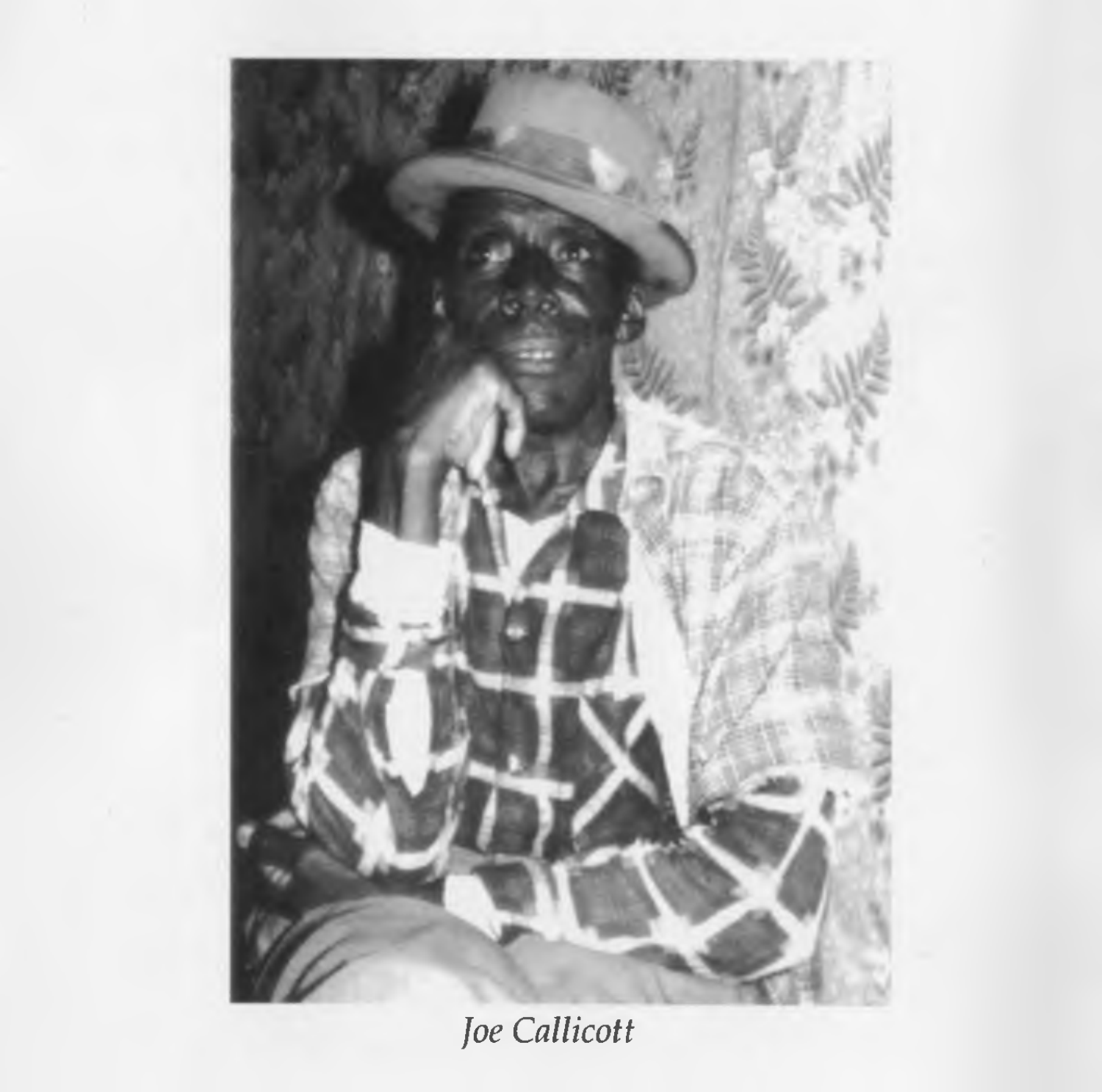row dirt road that ran through the middle of a seemingly endless cotton field, we wondered whether Burnside was going to be another mediocre musician who could play a couple of John Lee Hooker tunes. We waited at Othar's shack while he unhitched his mule, hung up his torn straw hat (really), changed his boots, and we were off to R. L. Burnside's.

It was 30 steaming minutes before we stopped at the barbed wire gate in front of Burnside's house after a drive through the backwoods near Cold water that I thought our little bug would never survive. Burnside's house sat in back of his "bossman's" barns and sheds which appeared considerably more livable than Burnside's crackerbox shanty. My wife got out of the car, unfastened the gate and then quickly shut it so as not to let a shaggy old horse escape (although he appeared much too worn out to ever make the effort). About six or seven raggedy kids darting here and there on the hard packed dirt yard under several clothesless clotheslines stopped dead when they saw us and ran into the house. A woman peered through the gaping hole in the screen door, and we asked her if R. L. was in, adding that we wanted to hear him play. She stepped out on the sagging front porch, shooed away the swarm of flies, pointed in the direction of a cornfield to our right and replied in a friendly drawl, "No, he's over yonder cuttin' corn. You go back out and down the road and then cut over but you better walk cause that old bridge liable not to hold no car. "

I had expected to see Burnside "cutting corn" by hand but he was driving a tractor which was slashing down the parched stalks like a lawn mower. Two laughing little boys, their shirts hanging open on their dark brown chests, were running alongside. Burnside was at the opposite end of one of the rows and waved when he saw us. We stood there watching as he guided the tractor in our direction, shutting it off when he reached us and stepping down smiling. Not asking what we wanted, he wiped his brow and exclaimed,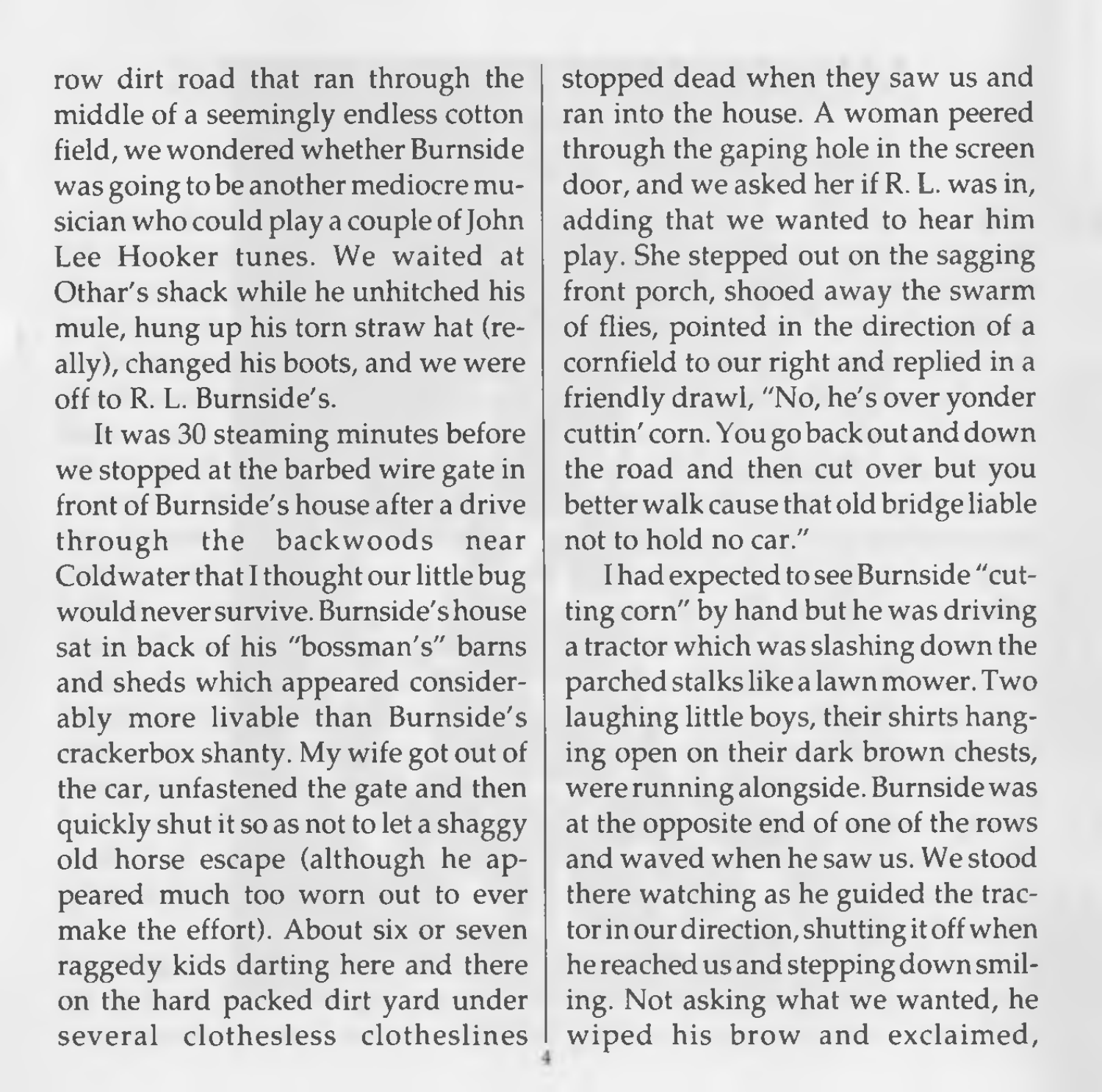"Whew, it's hot. How y'all doing?" After chatting for a few minutes I said we had been told he could play some old-time blues and we would love to hear him. Burnside laughed and said sure, to come back that night after he'd finished work.

It was dark when we were again winding along the roads back to his house, the night hushed except for the chirping of the katydids. Finally, we saw a dim light burning off to the right and we judged it could be R. L.'s. We were late and about 10 or 12 grins and stares met us when we entered his house. Nine of Burnside's ten kids were sprawled out in the side room on one of the two clumpy beds that accommodated the whole family. But they jumped up and scrambled into the hot and stuffy front room when they heard us. They plopped down on the warped, dirty floor because the only other pieces of furniture, a sofa with the springs splitting through the tattered covering and a wooden box covered by a piece of colored plastic, were occupied by R.L., his wife, Othar, and

friends who had come over for the affair. But spaces were quickly made for us and beer was offered.

We were anxious to hear some blues but had to wait while R. L. scraped down our wound little-E string— he said the string has to be slick for "choking." Any fears I had harbored earlier about Burnside's musical ability were immediately shed when he sat down and began putting out a droning but rhythmic sound on the guitar and chanting: "Goin' down South, goin' down South, goin' down South. " Practically hypnotized, I forgot about the couch spring poking my back and the sweat pouring down my face and watched Othar and one of R. L.'s kids snap their fingers and stomp the floor in an improvised dance to the continuous, rolling rhythm. When the song was over, I whipped out my tape recorder. And the music that played late into that night is what you hear on this CD.

It was several days later, on a Saturday, when we rolled into the courthouse square in Hernando, just north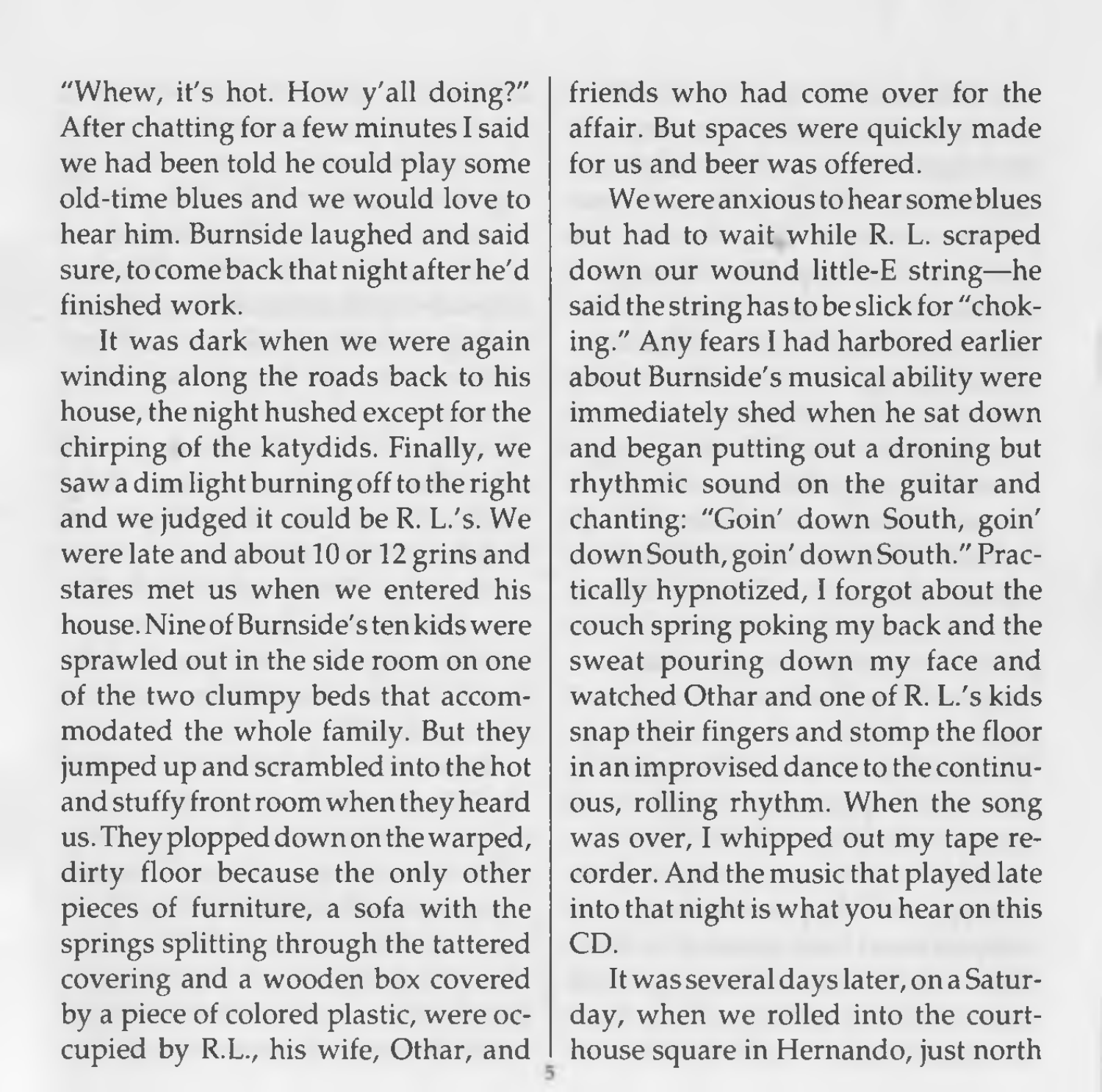of Coldwater. The small towns which dot the Delta and its fringes seem almost deserted on weekdays. But "going into town" on Saturday is the major recreation for the men, and the streets and cafes are filled. Some play checkers on the courthouse lawn, some sit on benches outside the barbershop, and others get drunk in the shoddy cafes which line the streets of the "colored section." On that Saturday in Hernando, we pulled up in front of a cluster of Black men shooting the bull in front of the courthouse and spitting tobacco juice on the sidewalk. Directing the question toward no one in particular, I asked if anyone had ever heard of Joe Callicott. A moment passed and no one said anything. "Callicott? Joe Callicott?" an elderly man finally piped up. "Ain't never heard of him. Go ask Eli. He'll tell you. He knows just about everybody in these parts." He pointed to an old, stooped-over man wearing a dirty black derby who was leaning against a pair of stand-up penny scales in front of a hardware store. Eli had known

Callicott for years. He said Joe lived in Nesbit about seven miles north and we could find him just east of the big highway. Callicott's house could not be seen from the road but there was a mailbox, with "Callicott" scribbled on it, beside a deeply rutted driveway on a steep hill. We parked our car and climbed through the mud to a little house enshrouded in kudzu vine and giant sunflowers. We knocked, and asked the man who answered if Joe Callicott lived there. The man grinned a wide smile and invited us in. "How y'all doing? Have a seat. I'm Joe." It wasn't long before he was putting out the old songs that most people have heard only on records, the songs you hear on this CD.

Burnside and Callicott were our first "real finds" of the trip, but there were many more to come during the five often frustrating but eventful weeks we spent combing the Delta for blues singers in the summer of 1967. And we discovered that the oft-heard contention that every worthwhile blues singer in the '20's and '30's was recorded has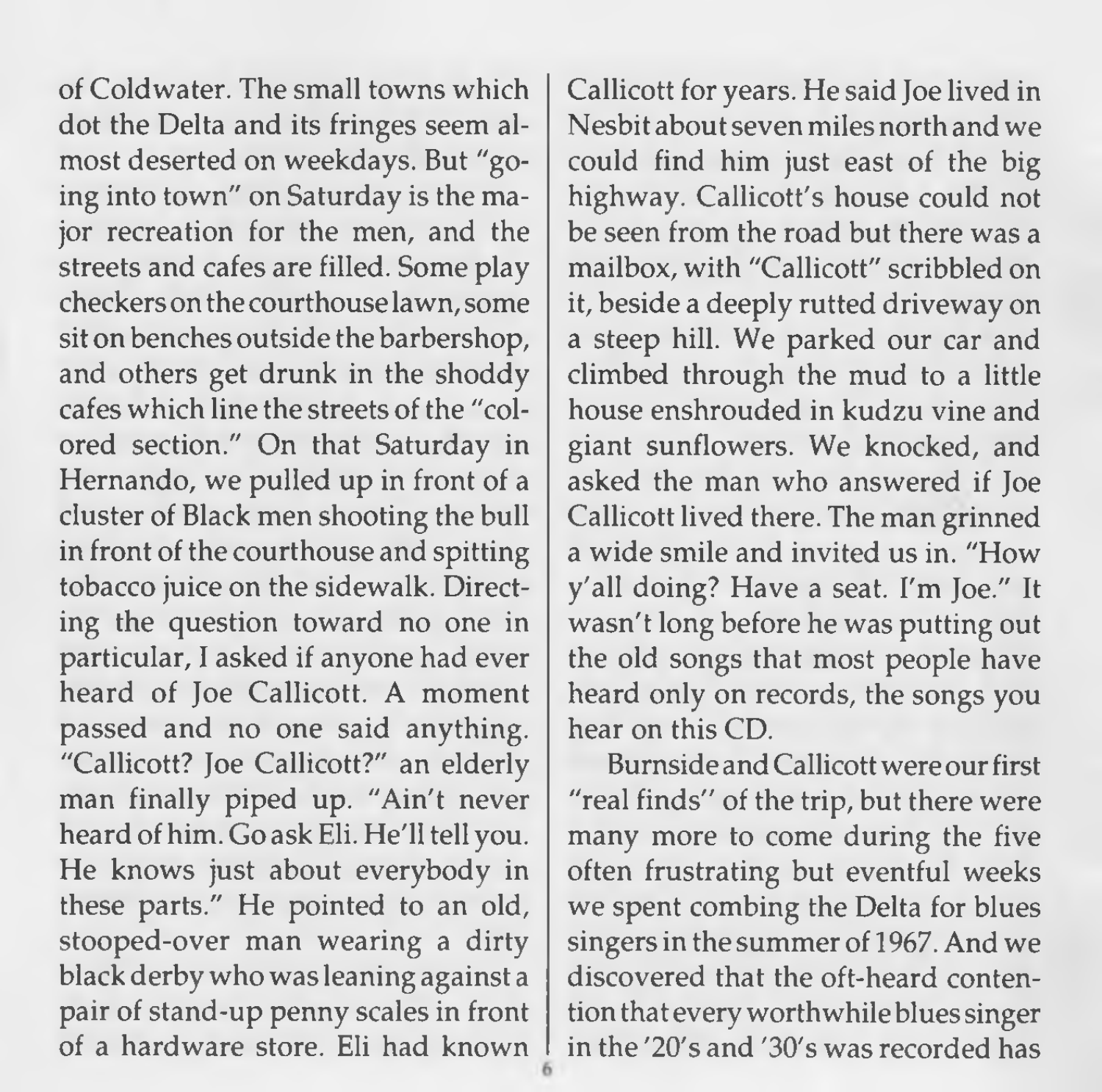no basis in fact. Probably many good bluesmen of the time never found their way on wax simply because the Ralph Peers and the H. C. Spears never ran across their paths or because they were unaware of the market. Several very good singers I recorded who would have been at their best during this period had heard few or no blues records. The belief that all good Delta bluesmen were recorded is usually based on interviews with "re-discovered" musicians who cannot recall having heard any talented unrecorded singers. But most of the bluesmen 1 recorded in Mississippi had rarely even heard any of these men's records— Blind Lemon Jefferson's being the ones most frequently mentioned—much less met them.

Also contrary to popular belief, country blues has not yet died in Mississippi, though it probably will within the next 20 years. Most of the older musicians no longer play, but there seems to be a substantial number of bluesmen, usually in their 50's, who are still active on a very part-time basis. Most of the ones we found did not own guitars and were a little rusty, although they were able to play a few numbers well. Burnside and Callicott were probably the two most consistently good and in command of the widest repertoires.

Burnside, an intelligent man with a quick smile, supports a wife, 10 children and a grandchild from his earnings as a farm laborer on a farm outside Coldwater, Miss., in the hill country. Born near Coldwater 42 years ago, he started helping his father farm at the age of 12. When he was grown, he left Mississippi for Chicago, where he worked in a chemical plant for four or five years. He returned to Mississippi when his mother became ill, married a girl there, and decided to stay on and farm. His experiences in both the North and South, coupled with his own natural intelligence, have given him an unusual perception of the social problems in Mississippi, and he will readily discuss them. Burnside did not begin playing guitar until he was 29 and says he taught himself by listening to oth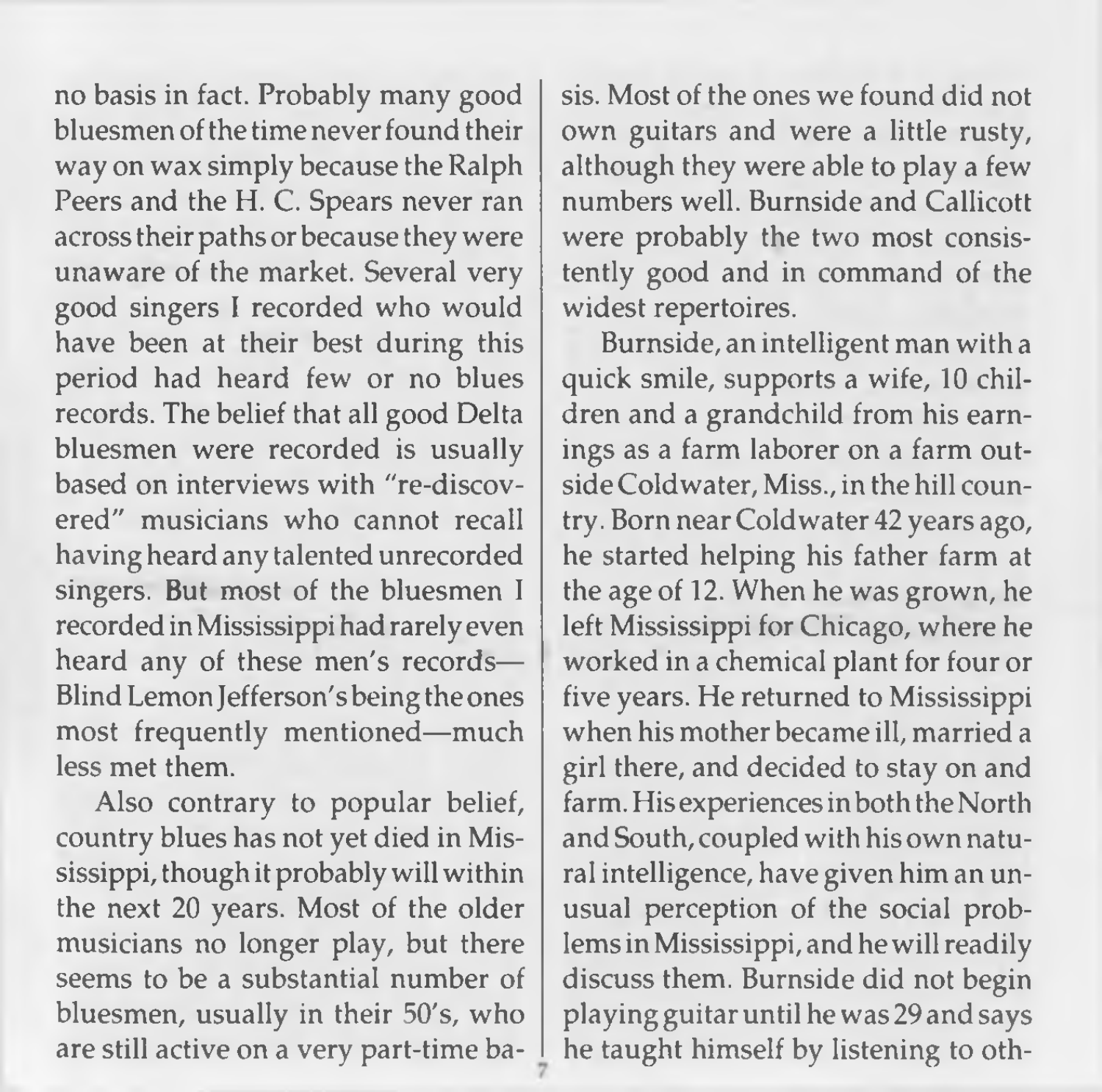ers. He was one of the very few bluesmen we recorded with a guitar of his own, and he was very popular in the Como-Coldwater-Senatobia area.

Callicott, 67, lives with his wife and sister in his birthplace of Nesbit, Mississippi, about 14 miles from Coldwater. He learned how to play guitar when he was 15. "I'd stand around and look, you know," he recalls. "Just look at 'em and listen and go ahead on like I'm not paying 'em no attention. I'd catch it. I'd come home to my box and play it." Callicott was discovered by Jim Jackson, who was playing at the Peabody Hotel in Memphis. He later cut his only record, ("Traveling Mama Blues" and "Fare Thee Well Blues," included here as #10 & 11) in February of 1930. Two of his best friends were Garfield Akers and Frank Stokes, the influence of the latter coming through very strong in Callicott's own style. Callicott stopped playing eight or nine years ago when Akers died but took it back up a little less than two years ago. He is pleased and proud that someone is once again

taking interest in him and his music, and he seems to get as big a kick out of performing as his audience does out of listening. Before the last note of a song fades away, Joe often chuckles and proclaims, "That sound pretty good, don't it?" Last time we were there, in April of 1968, he had a student to brag about, a 10-year-old white boy from down the road who brought his guitar to Joe's almost every day to learn from one of the best of the living masters of a dying musical form.

*Notes adapted from B low My Blues A w ay by George Mitchell (Originally published by Louisiana State University P ress-Baton Rouge, La. (1971); and now available from DeCapo Press* - *New York (1984)) in which many of the performers heard on these two CDs relate their stones and feelings in greater detail.*

### The Music

*(Comments by David Evans* - *1968)*

Joe Callicott and R. L. Burnside, who have both lived almost their entire lives only a few miles apart on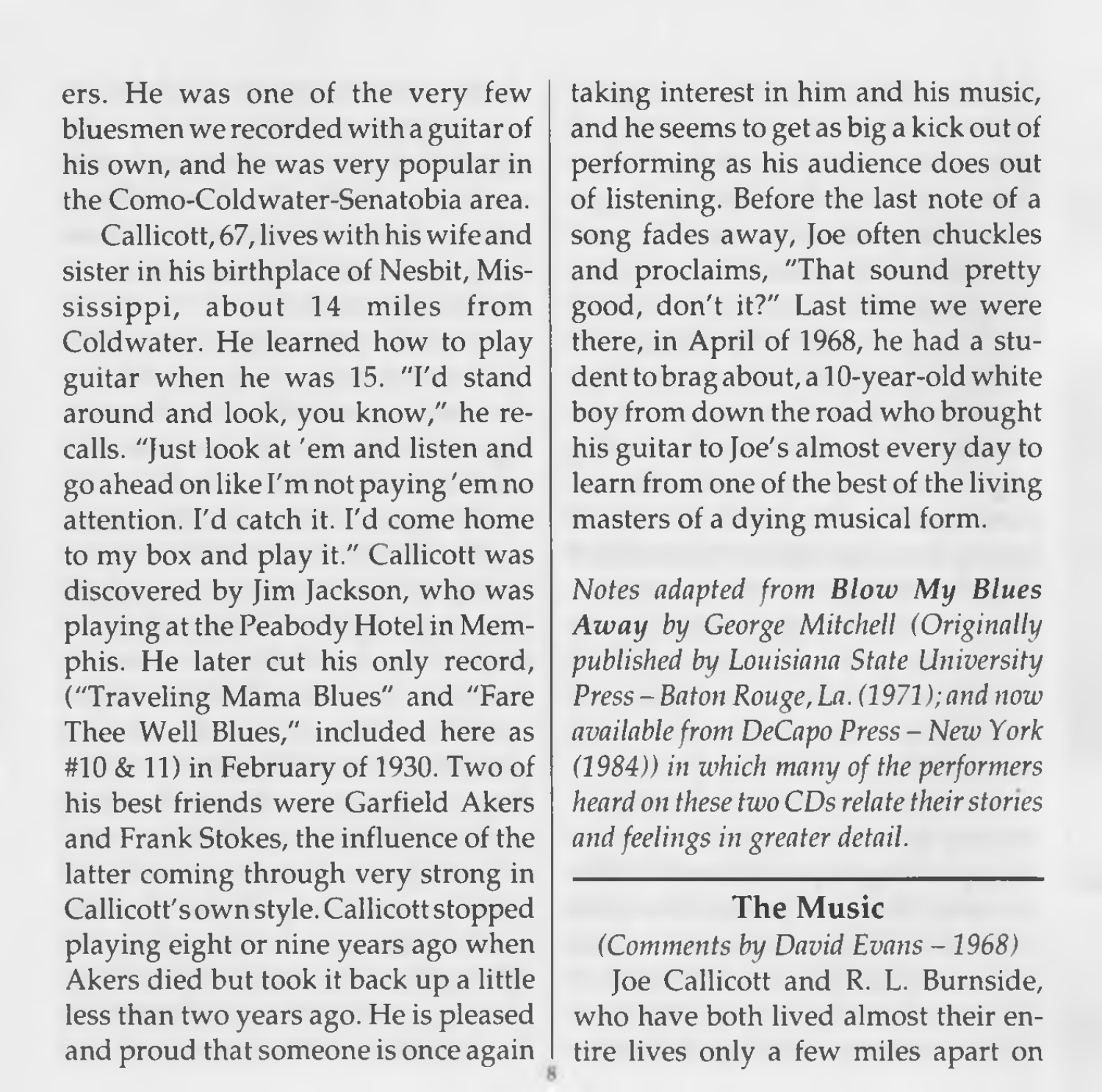Highway 51, represent two nearly opposite ends of the varied spectrum of Mississippi blues. This is not merely the generation gap reflected in music. Rather, these two men have developed quite different approaches to blues.

Callicott, the older man, shows a close musical affinity to his old friend Frank Stokes. Both have a kind of quavering vocal delivery, which combined with clear diction and a good feeling for lyrics can be very effective in putting across the meaning of a song. Callicott, like Stokes, plays a metronomic duple strum on the guitar with rather little finger picking on the treble strings. Stokes, however, had a second guitar or violin on most of his records to fill in the spaces when he wasn't singing with an interesting instrumental line. Most of Calicott's and Stokes' songs fall into the standard twelvebar AAB blues pattern with the usual three chords and standard chord changes in the accompaniment. In the case of Callicott this is a bit surprising considering his long association with Garfield Akers, a musician who seems to have been fond of nonstandard blues. Only on "Love Me Baby Blues" does he play the sort of song that Akers might have performed. But while he generally limits himself to standard musical structures, Calicott can at the same time draw from a wide variety of musical ideas and melodies known in many parts of the South which happen to fit these structures. On this record he plays in three different keys of standard guitar tuning and in one open tuning, while he sings melodies which are known by bluesmen as far away as Texas and Georgia. Akers, on the other hand, played all his recorded songs in the same key.

Burnside represents a number of different tendencies. The most striking fact about his songs is that none of them falls into any standard blues pattern. He makes very few chord changes in his accompaniments, preferring to set up a drone throughout his songs. Both his melodies, which often remind one of field hollers, and his guitar parts tend to be pentatonic. His guitar play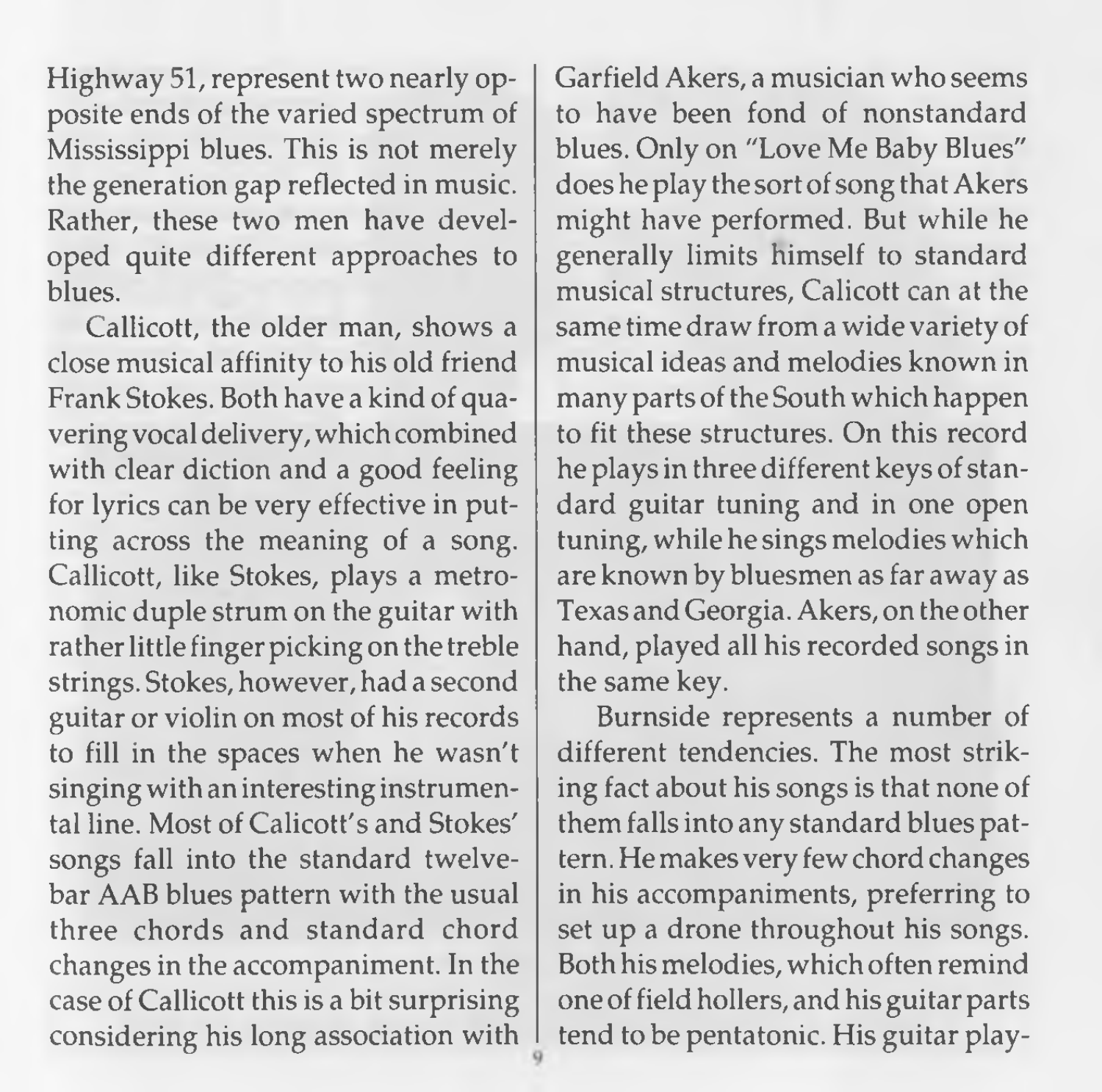ing is much more percussive than Callicott's, and he picks rather than strums, playing only one note or chord at a time. (In contrast, Callicott will sometimes overlay his strumming with simultaneous finger picking.) On "Skinny Woman" Burnside adds to the percussiveness of the guitar by tapping on its body with his fingers. Another interesting feature of Burnside's songs is his compression of the vocal line. Even when he takes his material from commercially recorded blues, which he frequently does, he usually chooses songs which have this same characteristic. Generally these songs are well known in Northern Mississippi, and Burnside may have already been familiar with versions of them before he heard them on records.



*Houston Stackhouse*

For our complete 100-page illustrated catalog of CDs, Cassettes, Videos and LPs, send \$2. 00 to: **ARHOOLIE CATALOG, 10341 San Pablo Avenue, El Cerrito, CA 94530**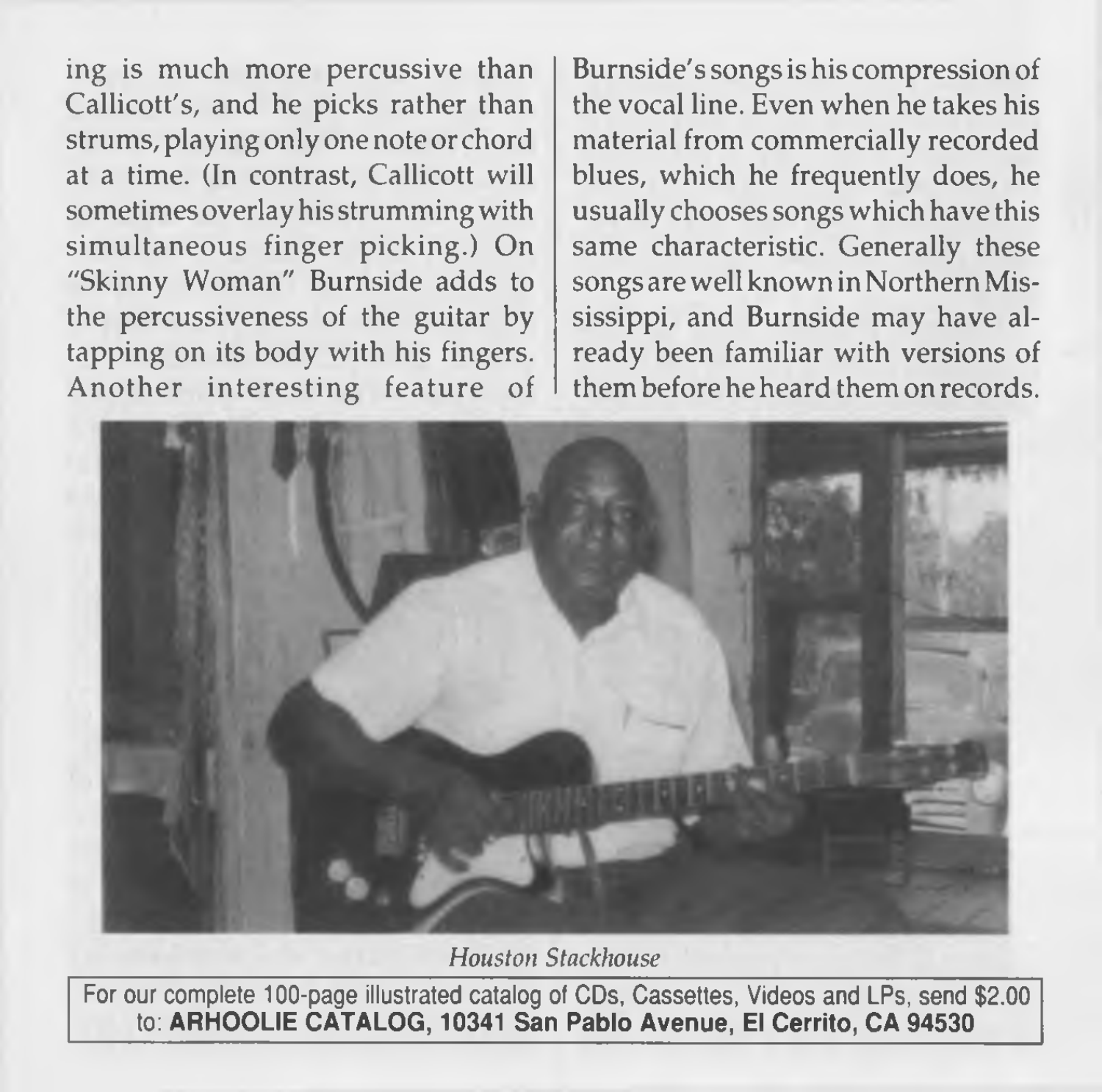#### *1993 update:*

**R.L. Burnside** has become an active blues performer since these, his first recordings were made. He can be seen in the film *Deep Blues* and may be contacted at PO Box 5021, Holly Springs, MS 38635.

**Joe Callicott** died in 1970 or 1971. Since the end of 1971 Tradition Music Co., the publisher of his songs, paid royalties to his widow, Mrs. Dore Callicott, especially for "Love Me Baby Blues" which Ry Cooder had by then recorded as "France Chance. " The last correspondence we had from her was in 1983. All letters since 1989 have been returned as "unknown. "

**Houston Stackhouse, Robert Nighthawk,** and **James "Peck" Curtis** of the Blues Rhythm Boys have all died since these recordings were made. Readers of these notes are urged to contact Arhoolie Records in case they know of the whereabouts of any of the performers on these two CDs of Mississippi Delta Blues.

*(Chris Strachwitz— 1993)*



i© *Right: R. L Burnside*